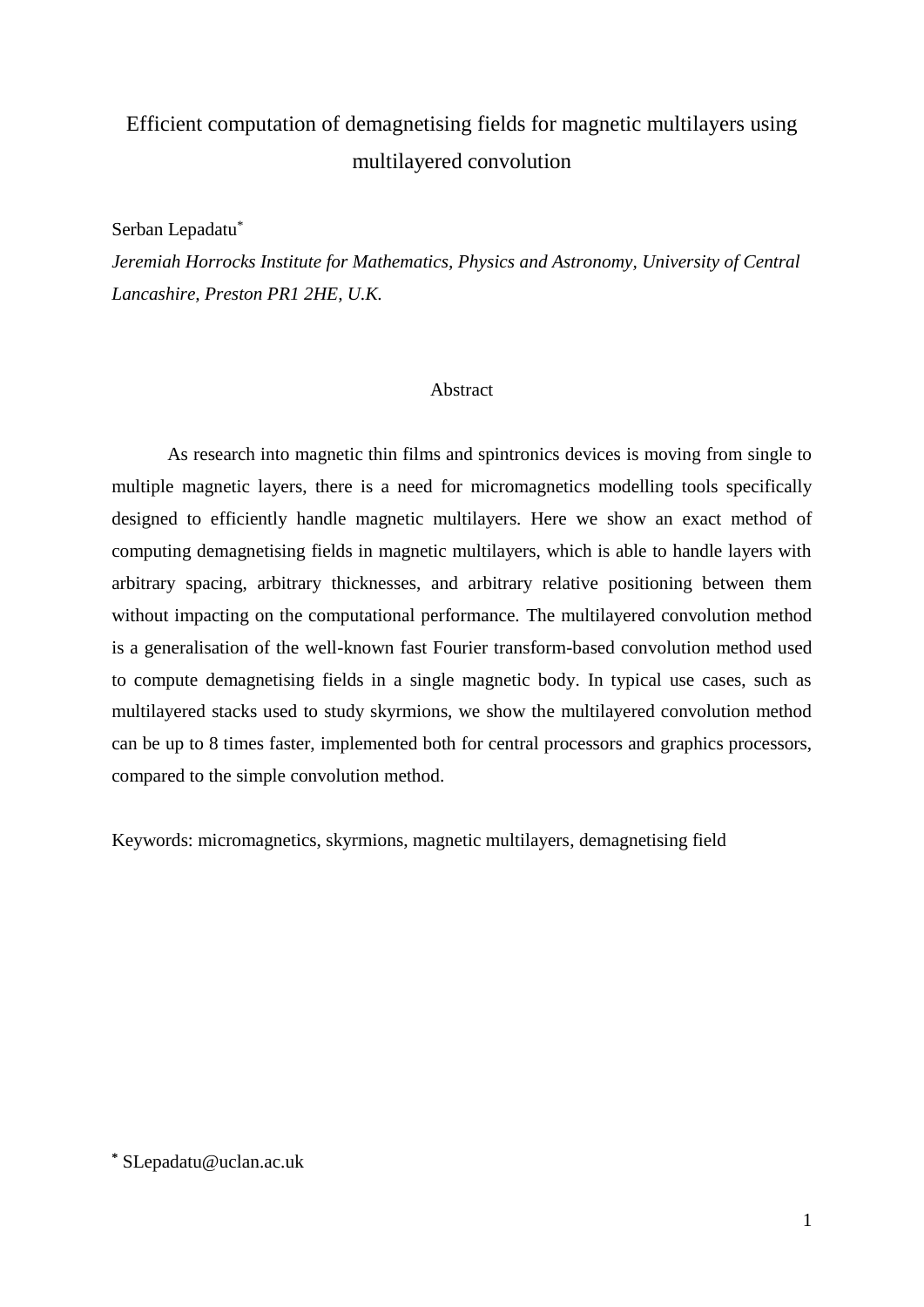## 1. Introduction

<span id="page-1-5"></span><span id="page-1-4"></span>Multilayered magnetic structures are currently at the fore-front of research into spintronics devices, spurred by applications to non-volatile magnetic memories and logic, as well as the fascinating physics of spin transport across multiple ferromagnetic / non-magnetic layer interfaces. In particular skyrmions [1], stabilised at room temperature in ultrathin magnetic layers through the Dzyaloshinskii-Moriya interaction (DMI) [2,3], have shown great promise as information carriers in spintronics devices, utilising the spin-Hall effect to efficiently manipulate them with electrical currents [4]. Skyrmion motion has been observed in magnetic multilayered stacks [5-8], whilst hybrid chiral skyrmions have been studied in magnetic multilayers [9,10]. Racetrack memory devices have also been proposed [11], based on current-induced domain wall motion in multilayered stacks [12,13]. Moreover, magnetic multilayers with surface exchange coupling allow the modification of dipolar interactions in synthetic antiferromagnetic and synthetic ferrimagnetic tracks [14-17], resulting in fast domain wall motion and reduced threshold currents.

<span id="page-1-3"></span><span id="page-1-2"></span><span id="page-1-1"></span><span id="page-1-0"></span>Numerical micromagnetics [18] modelling plays a very important part in understanding and analysing experimental results, allowing reproduction of magnetisation dynamics in the presence of magnetic fields, as well as spin torques in multilayers [19]. The magnetostatic interaction, which is an essential part of the micromagnetics model, is particularly difficult to evaluate due to its long-range effect, accounting for the majority of simulation time. The use of magnetic multilayers further significantly complicates this, as the spacing and thicknesses of magnetic layers used in many experimental studies make it difficult to discretise the simulation space, whilst also allowing an efficient simulation. A widely-used approach to calculating the demagnetising fields due to the magnetostatic interaction, is based on finite difference discretisation, and uses fast Fourier transforms (FFT) to evaluate the convolution sum of a demagnetising tensor with the magnetisation distribution [20,21]. A closely related method allows calculation of demagnetising fields from the scalar potential [22,23]. When applied to multilayers, the main difficulty with this approach is the requirement for uniform computational mesh discretisation. This poses a problem for magnetic multilayers, where the layer thicknesses and spacings may not readily lend themselves to a uniform discretisation of the entire space. Other approaches to calculating the demagnetising field are available, including tensor grids [24], as well as finite element /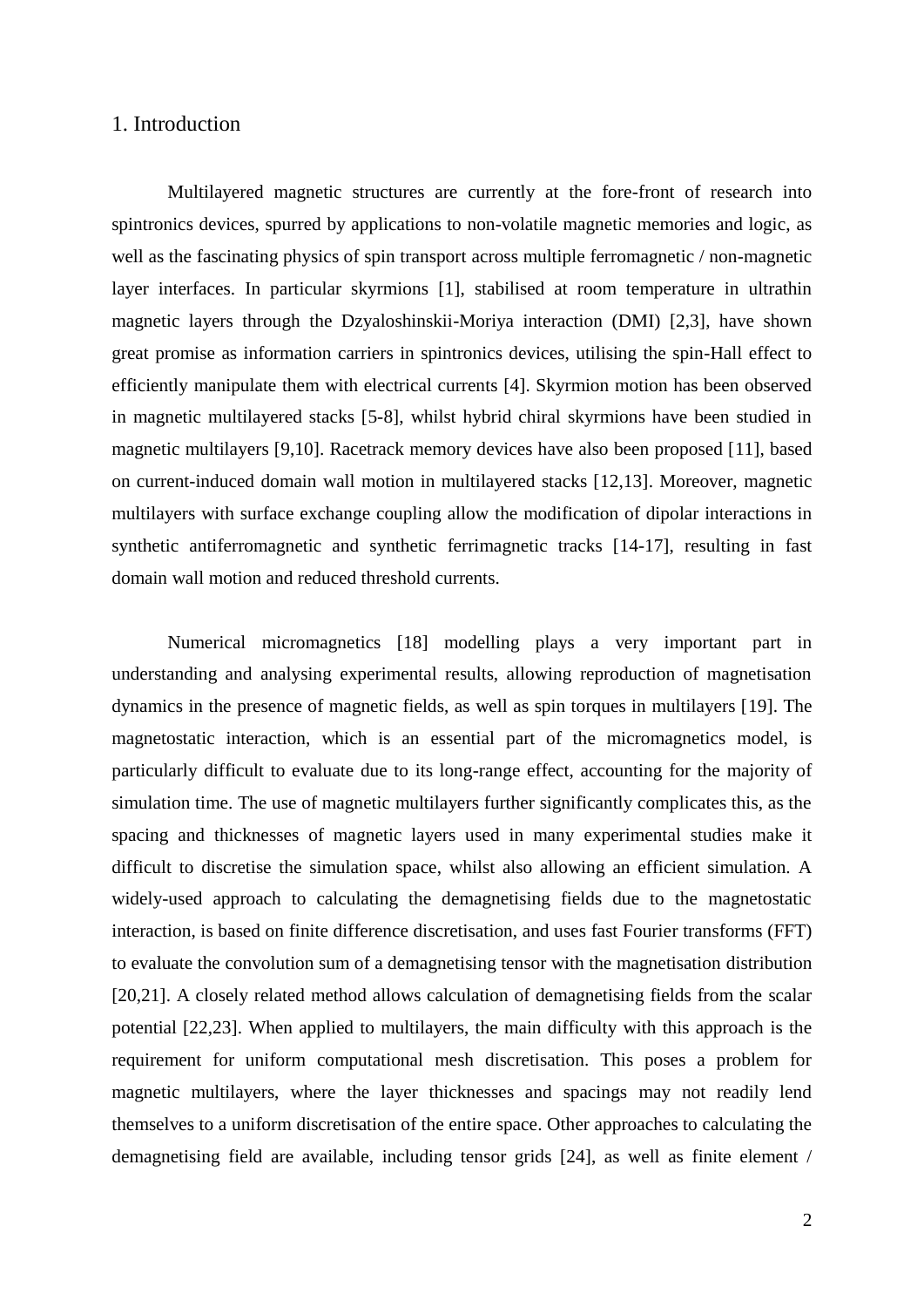<span id="page-2-0"></span>boundary element methods [25] – for a review of this class of methods see Ref. [26]. The finite difference method with FFT-based convolution remains very popular, owing to better computational performance compared to finite element methods, particularly for rectangular geometries [\[26\]](#page-2-0). Finite element methods are more accurate for curved geometries, although staircase corrections can be used in the finite difference formulation to reduce discretisation errors on the demagnetising field [27,28].

<span id="page-2-1"></span>Freely available software include OOMMF [29], mumax3 [30], and Fidimag [31], and all compute demagnetising fields using the FFT-based convolution method. Here we introduce a new method specifically designed for magnetic multilayers, which is a generalisation of the FFT-based convolution method, termed multilayered convolution. This method has been implemented in Boris Computational Spintronics [32] both for central processors (CPU) and graphics processors (GPU). Multilayered convolution allows computation of demagnetising fields in multiple layers with arbitrary thicknesses and spacing, without the requirement to uniformly discretise the entire simulation space. In typical use cases we show this method results in computational speeds up to 8 times faster compared to FFT-based convolution with uniform discretisation, whilst still being an exact method.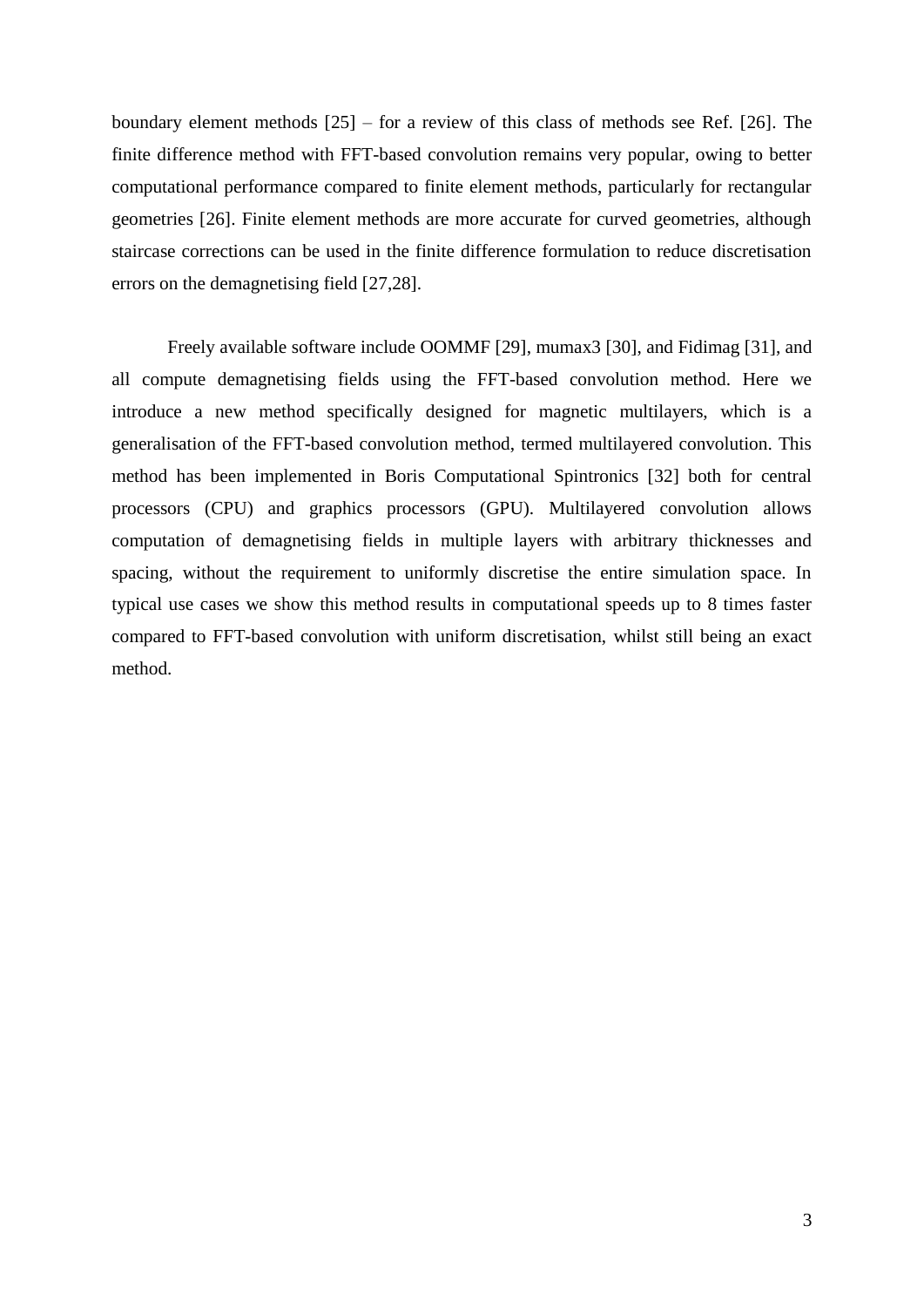#### 2. Multilayered Convolution

In micromagnetics, for a magnetic body with a discrete distribution of magnetisation values **M** at points in the set  $V = \{r_i; i \in P\}$ , the demagnetising fields may be obtained as:

<span id="page-3-0"></span>
$$
\mathbf{H}(\mathbf{r}_k) = -\sum_{\mathbf{r}_i \in V} \mathbf{N}(\mathbf{r}_k - \mathbf{r}_i) \mathbf{M}(\mathbf{r}_i), \quad \mathbf{r}_k \in V
$$
\n(1)

<span id="page-3-1"></span>The demagnetising tensor **N** has the following components, which may be computed using the formulas given in Newell et al. [33]:

$$
\mathbf{N} = \begin{pmatrix} N_{xx} & N_{xy} & N_{xz} \\ N_{xy} & N_{yy} & N_{yz} \\ N_{xz} & N_{yz} & N_{zz} \end{pmatrix}
$$
 (2)

For uniform finite difference discretisation, Equation **(**[1](#page-3-0)**)** may be evaluated very efficiently using the convolution theorem [\[20](#page-1-0)[,21\]](#page-1-1): the input magnetisation and tensor components are transformed using the discrete Fourier transform (DFT), multiplied point-by-point in the transform space, and the output demagnetising field distribution is obtained by further applying the inverse DFT. Since the demagnetising tensor only depends on the fixed geometry, it can be obtained in kernel form by applying the DFT only once in the initialisation stage.

When we have a collection of magnetic bodies,  $\{V_i; i = 1, ..., n\}$ , one approach to calculating the demagnetising field distribution is to simply apply Equation **(**[1](#page-3-0)**)** again by taking the union of these separate magnetic bodies into a single magnetic body *V*. For this method to be exact, the discretisation cellsize must be chosen so as to divide the separate bodies  $V_i$ , as well as the empty space between them, into an integer number of cells in each dimension. For most cases of practical interest, this approach is not only restrictive in terms of the geometries that can be reasonably simulated, but also inefficient, since the resulting cellsize is typically much smaller than that required to accurately simulate each magnetic body separately. To give examples we distinguish two cases: i) magnetic multilayers with thickness values large compared to the separation between, and ii) ultrathin magnetic multilayers with relatively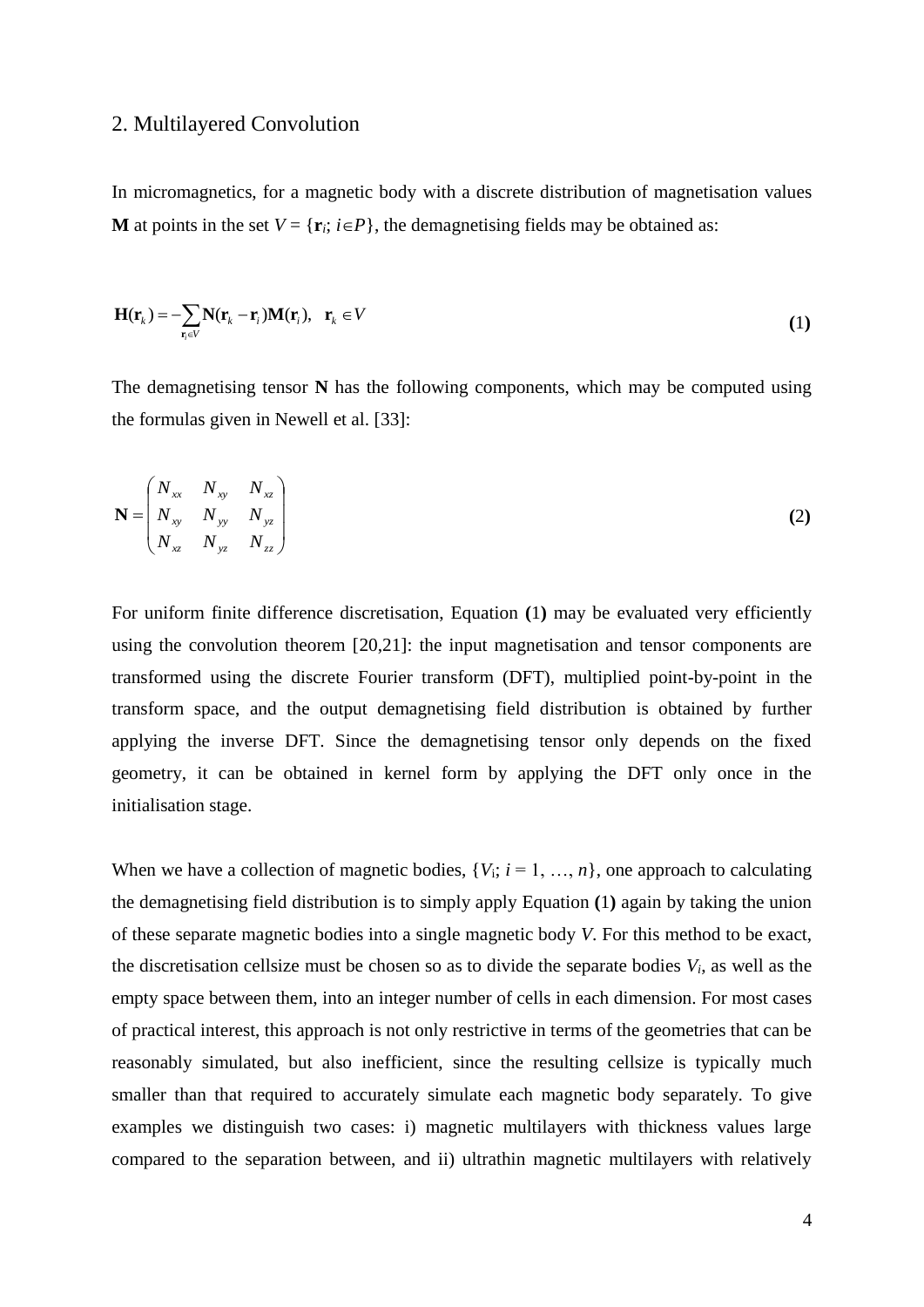<span id="page-4-1"></span>large separation between the layers. Case i) includes synthetic anti-ferromagnetic structures [\[14](#page-1-2)[-17\]](#page-1-3), whilst case ii) occurs most notably in ultrathin magnetic multilayered stacks used to study skyrmions [\[5-](#page-1-4)[8,](#page-1-5)34]. With this method, the local and short-range effective field contributions, e.g. due to exchange interaction and magnetocrystalline anisotropy, are computed separately in each computational mesh, whilst the long-range demagnetising field is computed on the union of these computational meshes. We term this method supermesh convolution.

With the multilayered convolution approach, we can write the convolution sum as:

<span id="page-4-0"></span>
$$
\mathbf{H}(\mathbf{r}'_{kl}) = -\sum_{\substack{i=1,\dots,n\\ \mathbf{r}_j \in V_i}} \mathbf{N}(\mathbf{r}'_{kl} - \mathbf{r}_{ij}, \mathbf{h}_k, \mathbf{h}_i) \mathbf{M}(\mathbf{r}_{ij}), \quad k = 1,\dots,n; \quad \mathbf{r}'_{kl} \in V_k
$$
\n(3)

In the demagnetising tensor of Equation **(**[3](#page-4-0)**)** we explicitly specify the cellsize, **h**, of the two computational meshes the tensor relates. Since in Equation **(**[3](#page-4-0)**)** we have *n* terms of the form given in Equation **(**[1](#page-3-0)**)**, we can again apply the convolution theorem. This time for each output mesh ( $\bf{H}$ ) we have *n* input meshes ( $\bf{M}$ ), together with *n* kernels. Thus to calculate the outputs in all *n* meshes we require a total of  $n^2$  sets of kernel multiplications and  $n(n-1)$  summations in the transform space. This is illustrated in Figure 1. Since the set of *n* input magnetisation distributions is re-used for each of the *n* output field distributions, we only require *n* applications of the DFT, and similarly the final outputs can be obtained using only *n* applications of the inverse DFT. This approach is much more efficient than directly summing the inter-layer demagnetising field contributions, as this would require  $n^2$  inverse DFTs.

In 3D mode (all DFTs are three-dimensional) we require all input/output spaces to have the same dimensions and same discretisation cellsize. For 2D mode (all DFTs are twodimensional in the xy plane), there is no restriction on the thickness of each layer, thus we only require the x and y components of discretisation cellsizes to be the same across the *n* input/output spaces. In this latter case it is easy to modify the formulas given in Newell et al. [\[33\]](#page-3-1) to calculate the tensor components for two cells with unequal dimensions – see Appendix A. If the *n* input spaces have unequal dimensions we can simply use zero padding to extend them to the largest dimension in the set. A more difficult case arises if the cellsize values differ between the input spaces. In this case we can use an interpolation method to first transfer the input values to scratch spaces with a common discretisation cellsize across the *n*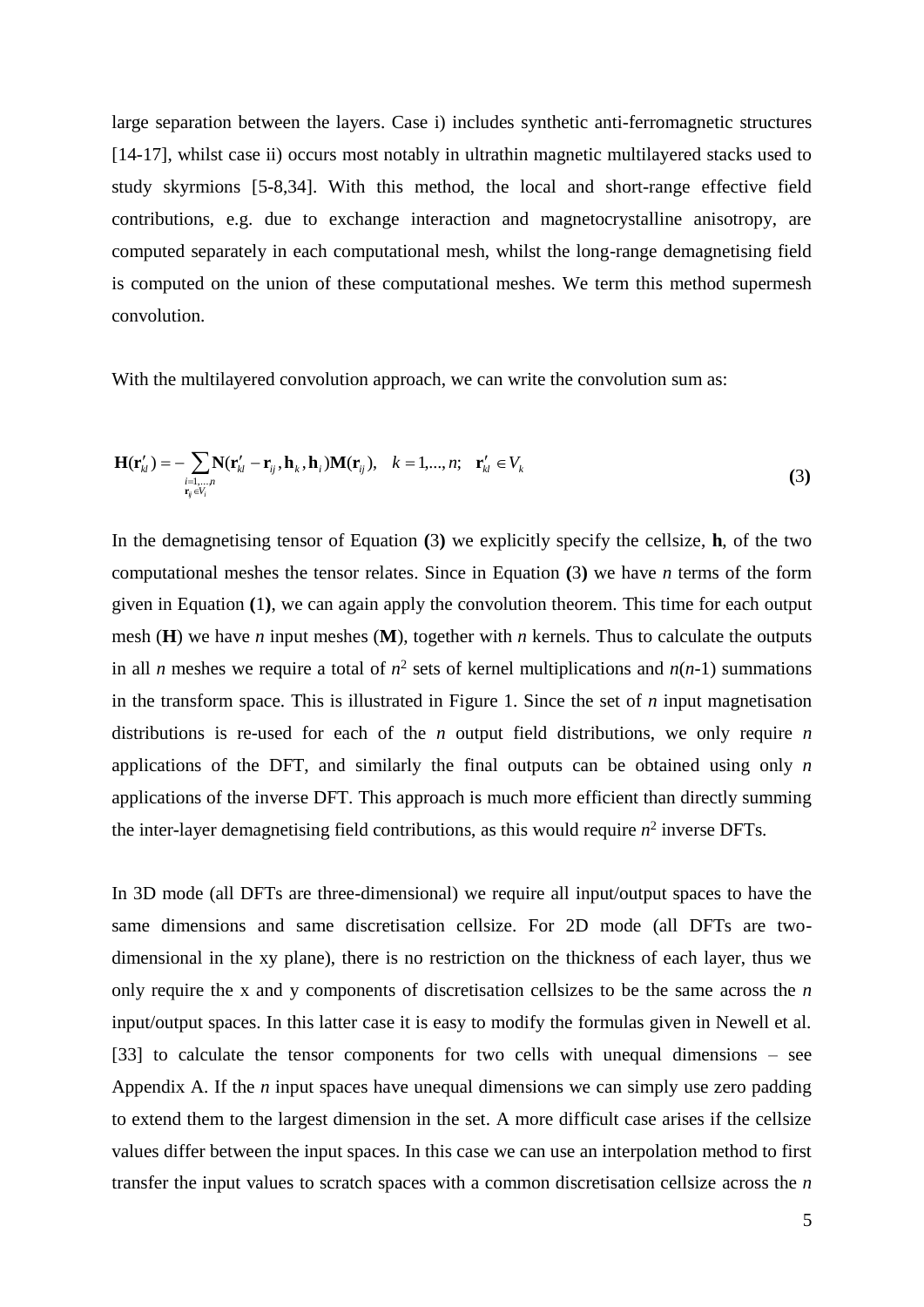scratch spaces. Similar remarks apply for the output fields, and this is also illustrated in Figure 1.

**Figure 1** – Multilayered convolution algorithm for *n* computational meshes. The magnetisation input of each mesh is transformed separately using a FFT algorithm, either directly (dotted line), or by first transferring to a scratch space with a common discretisation cellsize, using a weighted average smoother (solid lines). In the transform space the inputs are multiplied with pre-computed kernels for a total of  $n^2$  sets of point-by-point multiplications. Finally the output demagnetising fields are obtained using an inverse FFT algorithm, which are set directly in the output meshes (dotted line), or transferred using a weighted average smoother if the discretisation cellsizes differ (solid lines).



Before discussing the mesh transfer method, we note that in many micromagnetics problems involving multilayers, the simulated magnetic materials used are either the same, or with a similar exchange length, which means the required computational cellsize can be set the same without sacrificing computational efficiency. There is the further restriction on the cellsize due to the requirement of integer number of cells in each dimension. For 2D mode, as mentioned above, there is no restriction on the thickness of each layer as there is just one computational cellsize along the z direction for all computational meshes involved. In 3D mode we may also wish to simulate layers with different thickness values. In this case we can obtain the z component of the common discretisation cellsize by dividing the largest mesh z dimension by the largest number of computational cells along the z direction, from the set of *n* computational meshes. The input magnetisation distributions are then transferred using interpolation to the scratch spaces with common discretisation, using zero padding where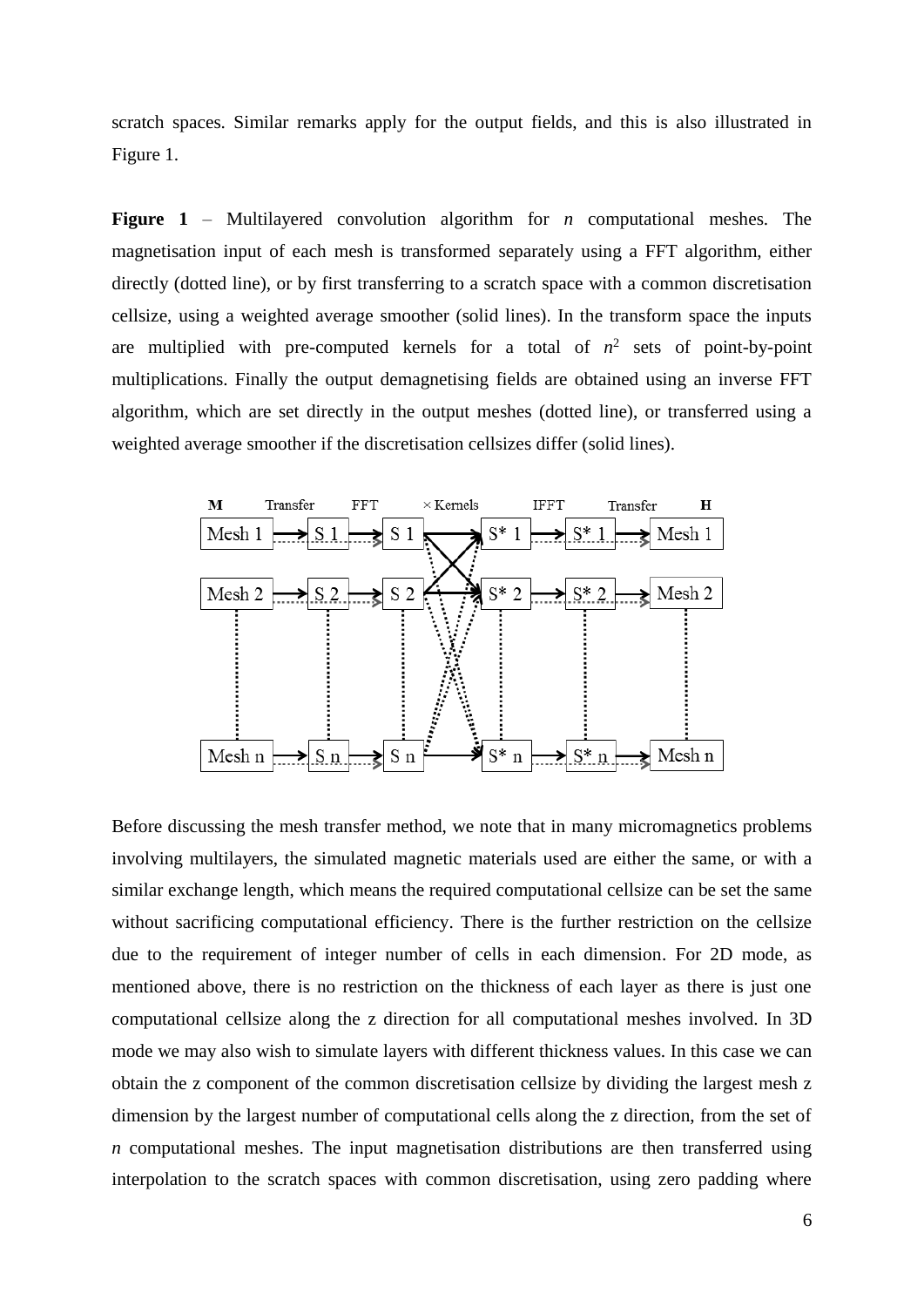needed. There is no restriction imposed on the cellsize by either the spacing or relative positioning between the layers, thus multilayered convolution allows for simulations with arbitrary spacing between the layers, which may be inaccessible to supermesh convolution. For example consider the Pt(5 nm) $\F{M\A u(d)}\F{M\Pt(5 nm)}$  structure from Ref. [\[8\]](#page-1-5), where FM is Ni(4 Å)\Co(7 Å)\Ni(4 Å), and *d* is a variable Au spacer thickness. To simulate such a structure using an exact discretisation, a 1 Å cellsize in the z direction is required which renders it impractical. Instead an effective medium approximation may be introduced by considering the FM layer as a whole, in which case a cellsize of 1.5nm can be used – this still requires discretising the Au layer which can be very inefficient for large thicknesses, and also restricts the values of *d* to multiples of 1.5nm. With the multilayered convolution method, this structure with the individual Ni and Co layers can be simulated exactly as is very efficiently (six 2D layers of the required thickness can be set), and moreover the Au layer thickness can be set to any value without impacting on the computational performance. Similar considerations apply to the multilayered structures used in Refs. [\[5](#page-1-4)[-7\]](#page-1-5), as well as the multilayered tracks used in Refs. [\[14](#page-1-2)[-17\]](#page-1-3). Thus in many cases the individual layers may be simulated using 2D transforms, which further results in significant speedup compared to supermesh convolution, the latter requiring a large 3D convolution. The lower DFT dimensions also result in increased numerical accuracy [35]. The need for  $n^2$  sets of kernel multiplications may seem excessive, but each set of point-by-point multiplications is much smaller compared to the case of supermesh convolution, which, when taking into account the significantly reduced DFT sizes, allows for a large number of layers to be handled while still providing significant speedup factors.

The mesh transfer procedure uses a weighted average smoother with second order accuracy in space [36], described as follows. Consider a discrete distribution of magnetisation values **M** at points  $V = \{r_i; i \in P\}$ . Let **h** be the cellsize of the input mesh, with the set of cells  $\{c_i;$  $i \in P$ } centered around the points  $\mathbf{r}_i$ . To obtain the magnetisation value at a point  $\mathbf{r}'$  in a cell *c* with dimensions **h**' we introduce the definitions  $d_i = |\mathbf{r}' - \mathbf{r}_i|$ ,  $d_V = |\mathbf{h}' + \mathbf{h}|/2$ , and  $\tilde{d}_i = d_V - d_i$ . The weighted average is given as:

$$
\mathbf{M}(\mathbf{r}') = \sum_{i \in P} w_i \mathbf{M}(\mathbf{r}_i),\tag{4}
$$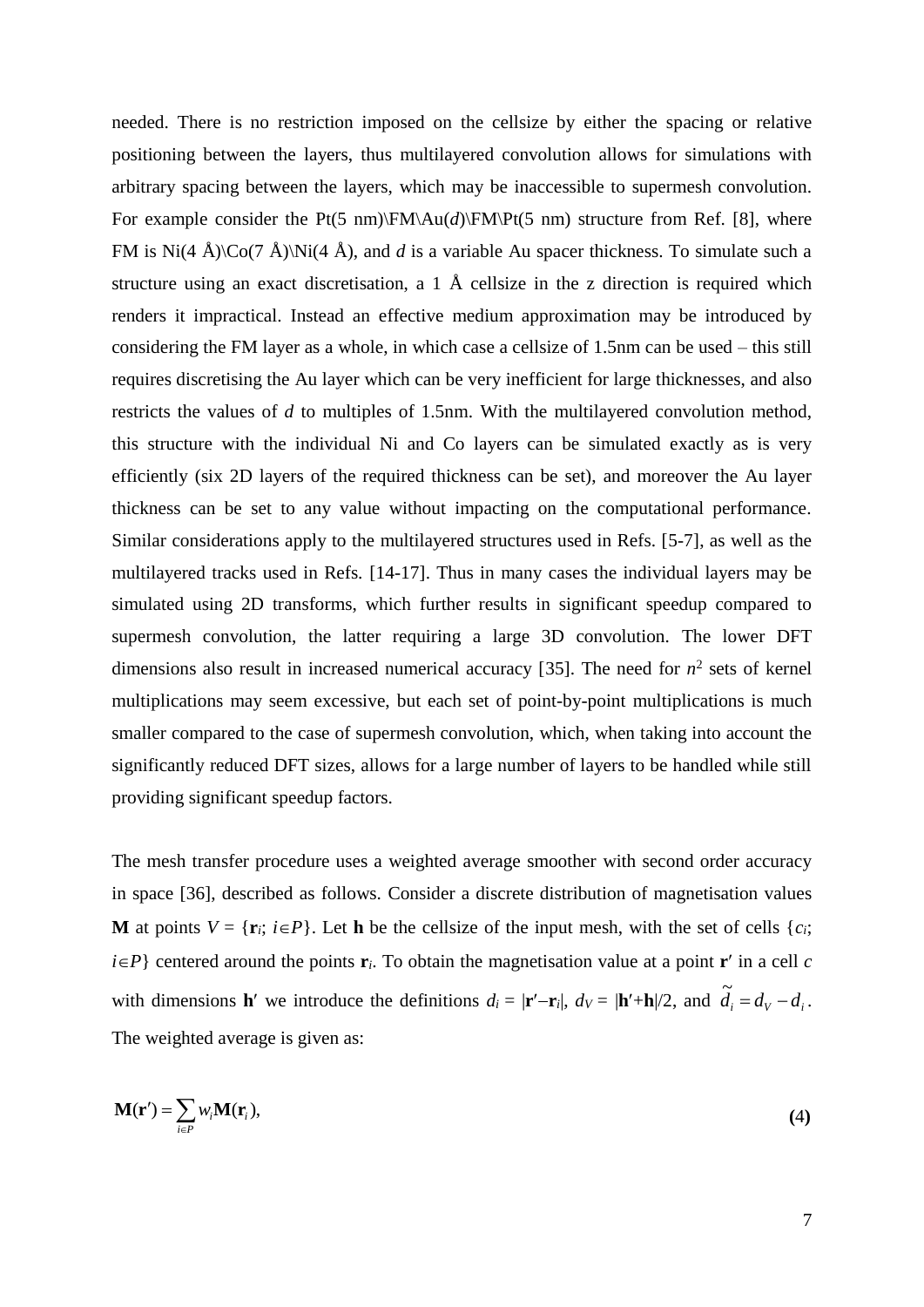where

$$
w_i = \frac{\tilde{d}_i \delta_i}{\tilde{d}_T}
$$
  
\n
$$
\delta_i = \begin{cases} 1, & c_i \cap c \neq \emptyset \\ 0, & otherwise \end{cases}
$$
  
\n
$$
\tilde{d}_T = \sum_{i \in P} \tilde{d}_i \delta_i
$$
\n(5)

The weights can be pre-computed at the initialisation stage, thus speeding up the algorithm at run-time.

**Table 1** – Convolution kernel properties for the general 2D and 3D cases, as well as special cases, where N<sub>dd</sub> and K<sub>dd</sub> refer to the diagonal components (dd = xx, yy, or zz). 2D-Self and 3D-Self refer to calculation of self-demagnetising fields. 2D-zShift and 3D-zShift refer to cases where the shift between two computational meshes is along the z axis only. In general the storage space required has  $(N_x/2+1)\times N_y\times N_z$  points. For *reduced* storage space (cases indicated in the table) we only need  $(N_x/2+1)\times(N_y/2+1)\times(N_z/2+1)$  points. For 3D modes we require the cellsizes to match  $(h_i = h_i)$  for the computational meshes the kernel relates, whilst for 2D modes we only require the x and y components of the cellsizes to match  $(h_{(x,y)i}=h_{(x,y)i})$ . The symmetry properties of tensor components along the x, y, and z axes are indicated, as well as the resulting kernel types after DFT – real, imaginary, or complex.

| <b>Tensor</b> | $\mathbf X$ | v    | z    | Kernel   | 2D-Self        | 3D-Self | 2D-zShift                 | 3D-zShift   | 2D-Full                   | 3D-Full   |
|---------------|-------------|------|------|----------|----------------|---------|---------------------------|-------------|---------------------------|-----------|
|               |             |      |      | (DFT)    | reduced        | reduced | reduced                   | reduced     | full                      | full      |
|               |             |      |      |          |                |         | $h_{(x,y)i} = h_{(x,y)i}$ | $h_i = h_i$ | $h_{(x,y)i} = h_{(x,y)i}$ | $h_i=h_i$ |
| $N_{dd}$      | even        | even | even | $K_{dd}$ | real           | real    | real                      | complex     | complex                   | complex   |
| $N_{xy}$      | odd         | odd  | even | $K_{xy}$ | real           | real    | real                      | complex     | complex                   | complex   |
| $N_{xz}$      | odd         | even | odd  | $K_{xz}$ | $\theta$       | real    | <i>imaginary</i>          | complex     | complex                   | complex   |
| $N_{yz}$      | even        | odd  | odd  | $K_{yz}$ | $\overline{0}$ | real    | imaginary                 | complex     | complex                   | complex   |

Finally we consider the properties of kernels used for transform space multiplications, which are obtained from the demagnetising tensors using the DFT. In general the kernels are complex-valued and use a storage space with  $(N_x/2+1)\times N_y\times N_z$  points, where  $N_x$ ,  $N_y$ ,  $N_z$  are the DFT sizes in the x, y, and z dimensions respectively. The first dimension is always reduced since the input tensor elements are purely real. The demagnetising tensor elements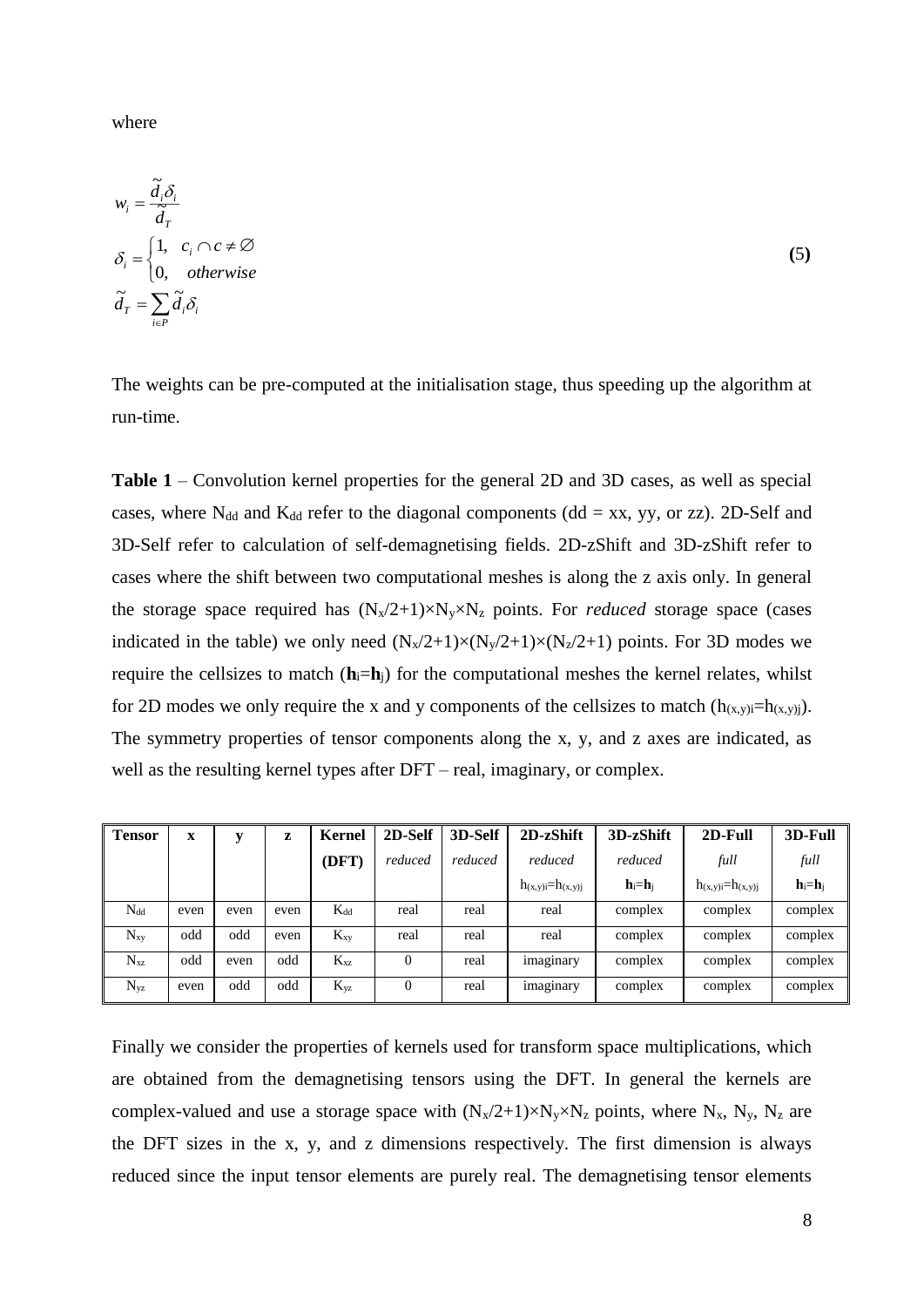also have symmetry properties, which in some important special cases allow the kernels to be purely real or purely imaginary (thus resulting in multiplication by a scalar only), as well as use a reduced storage space of  $(N_x/2+1)\times(N_y/2+1)\times(N_z/2+1)$  points [\[20\]](#page-1-0). The symmetry properties of the demagnetising tensor components, as well as the resulting kernel properties in the cases of interest are summarised in Table 1.

At one extreme we have the self-demagnetising kernels for 2D and 3D cases (i.e. zero shift between the input and output spaces), which, due to symmetry properties of the tensor components, are purely real and can also be stored using reduced storage space – the remaining elements may be recovered from symmetry properties of the kernels [\[20\]](#page-1-0). At the other extreme we obtain the stray field from one magnetic body at another, with an arbitrary shift between the two spaces. In this case the kernels are both complex-valued and require the full storage space. Whilst the input tensor elements have symmetries about the  $x = 0$ ,  $y = 0$ , and  $z = 0$  points in each dimension, due to the shift introduced the input tensor symmetries do not carry through to the transform space. The notable exception is that of a shift along the z axis only (cases denoted as 2D-zShift or 3D-zShift in Table 1). In this case the symmetries in the x and y dimensions are still applicable and the resulting kernel properties are summarised in Table 1. Note for the 3D-zShift case, whilst the kernels are complex they can still be stored using reduced storage space since the input to the z dimension DFT is either purely real or purely imaginary.

Whilst the multilayered convolution algorithm requires  $n^2$  sets of kernel multiplications, typically we do not require storage of  $n^2$  kernels due to redundant information between them. For example, for each kernel that relates an input and output space with a given shift between them, we also need a kernel for the opposite direction shift. For the 2D-zShift case this may simply be obtained from the first by adjusting signs in the kernel multiplication stage, as resulting from the tensor properties in Table 1. Also, since it is only the relative shift between two spaces that is important, not their absolute positions, we can further reduce the required kernel storage in many typical use cases. For example the most efficient use case is that of regularly spaced multilayers, for which we only need *n* kernels. Finally, a note on implementation, the FFTs in Boris are computed using FFTW3 [37] on the CPU, and the CUDA 9.2 FFT library [38] on the GPU. Boris is coded in  $C_{+1}$  and is open source [\[32\]](#page-2-1). A pseudo-code for the multilayered convolution algorithm is shown in Appendix B.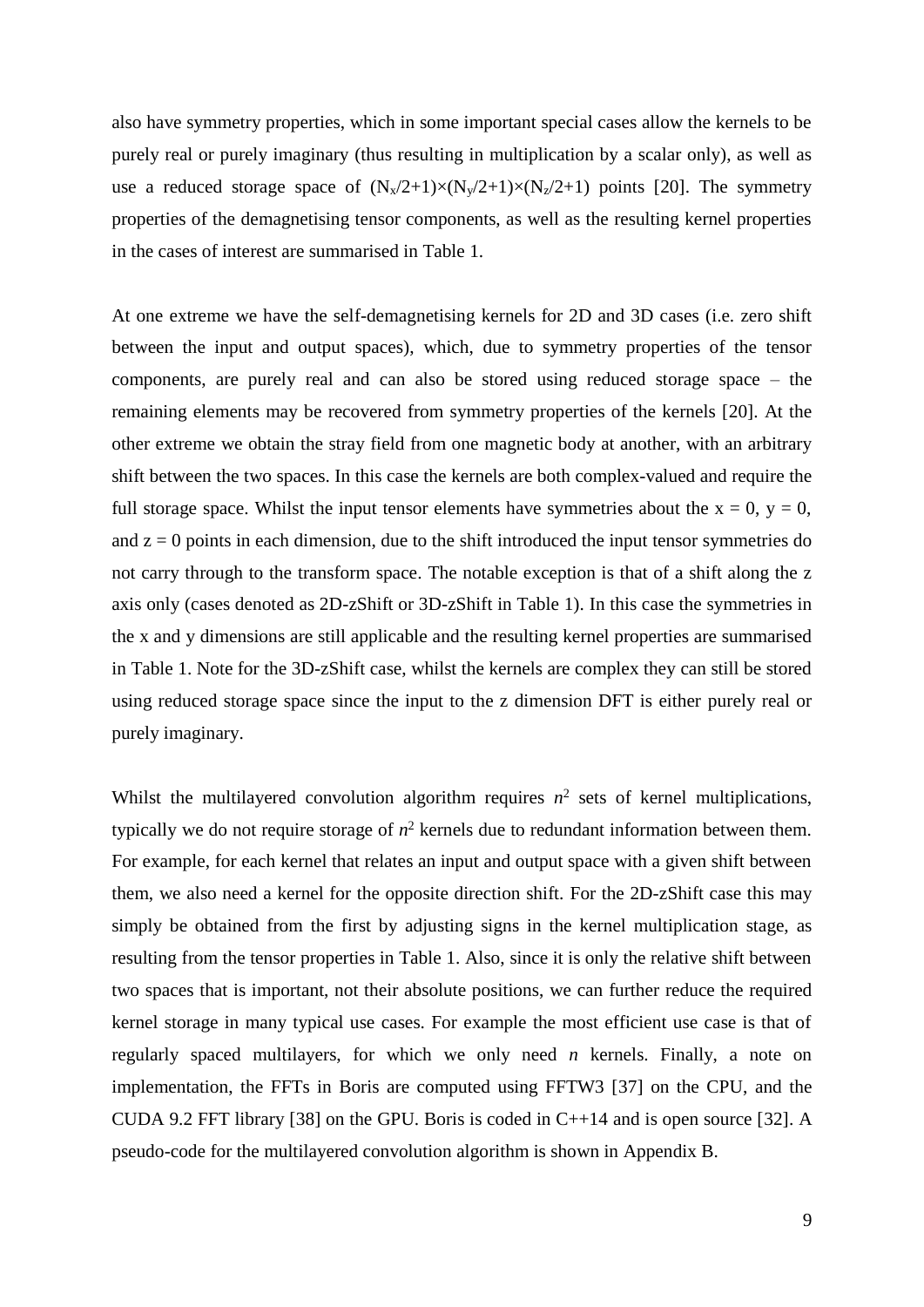## 3. Validation

To verify the multilayered convolution algorithm, micromagnetics problems have been solved using both the supermesh convolution and multilayered convolution algorithms for all the cases shown in Table 1. The most stringent test involves reproducing the exact magnetisation dynamics, similar to the approach taken in µMag standard problem 4 [39]. For these the Landau-Lifshitz-Gilbert (LLG) equation was solved with effective field contributions of applied field, exchange interaction field, and demagnetising field. An example of this is shown in Figure 2, where the magnetisation switching in a 640 nm  $\times$  320 nm trilayer Ni<sub>80</sub>Fe<sub>20</sub> structure was simulated under a 20 kA/m in-plane magnetic field oriented  $5^{\circ}$  to the x axis. Typical material parameters for Ni<sub>80</sub>Fe<sub>20</sub> are used as given in Ref. [40]. The starting magnetisation state is shown in the inset of Figure 2(b). The switching field was applied to the top and bottom layers only, thus the middle layer switches purely due to the dipole field from the outer layers. Here the outer layers have a thickness of 20 nm, whilst the middle layer has thickness of 10 nm, with separation between layers of 1 nm. The supermesh convolution method uses a  $(5 \text{ nm}, 5 \text{ nm}, 1 \text{ nm})$  cellsize in order to accommodate the 1 nm gap between the layers and was computed using mumax3. The Runge-Kutta 4<sup>th</sup> (RK4) order evaluation method was used with a 100 fs time step due to the stiffness of the LLG equation. For the multilayered convolution we simply use a 5 nm cubic cellsize in each of the three layers. This was computed using Boris with the RK4 evaluation method using a 500 fs time step. The magnetisation switching is plotted for the bottom and middle layers in Figure  $2(b)$ , (c) – the top layer average magnetisation dynamics is the same as for the bottom layer due to mirror symmetries. Due to the larger magnetic moments of the top and bottom layers, these are switched towards the applied magnetic field direction. The middle layer, with a smaller magnetic moment, switches due to the large stray fields from the top and bottom layers. As can be seen in Figure 2, the two convolution methods result in excellent agreement, despite the different cellsize values used to compute the demagnetising and exchange fields. This problem was computed using the GTX 1050 Ti GPU on Windows 7 x64. In terms of computational performance, the multilayered convolution on Boris is around 18 times faster compared to the supermesh convolution on mumax3, partly due to the much smaller time step required when using the smaller cellsize. In terms of absolute performance per RK4 iteration, the supermesh convolution on Boris is around 1.5 times faster compared to mumax3 on this platform.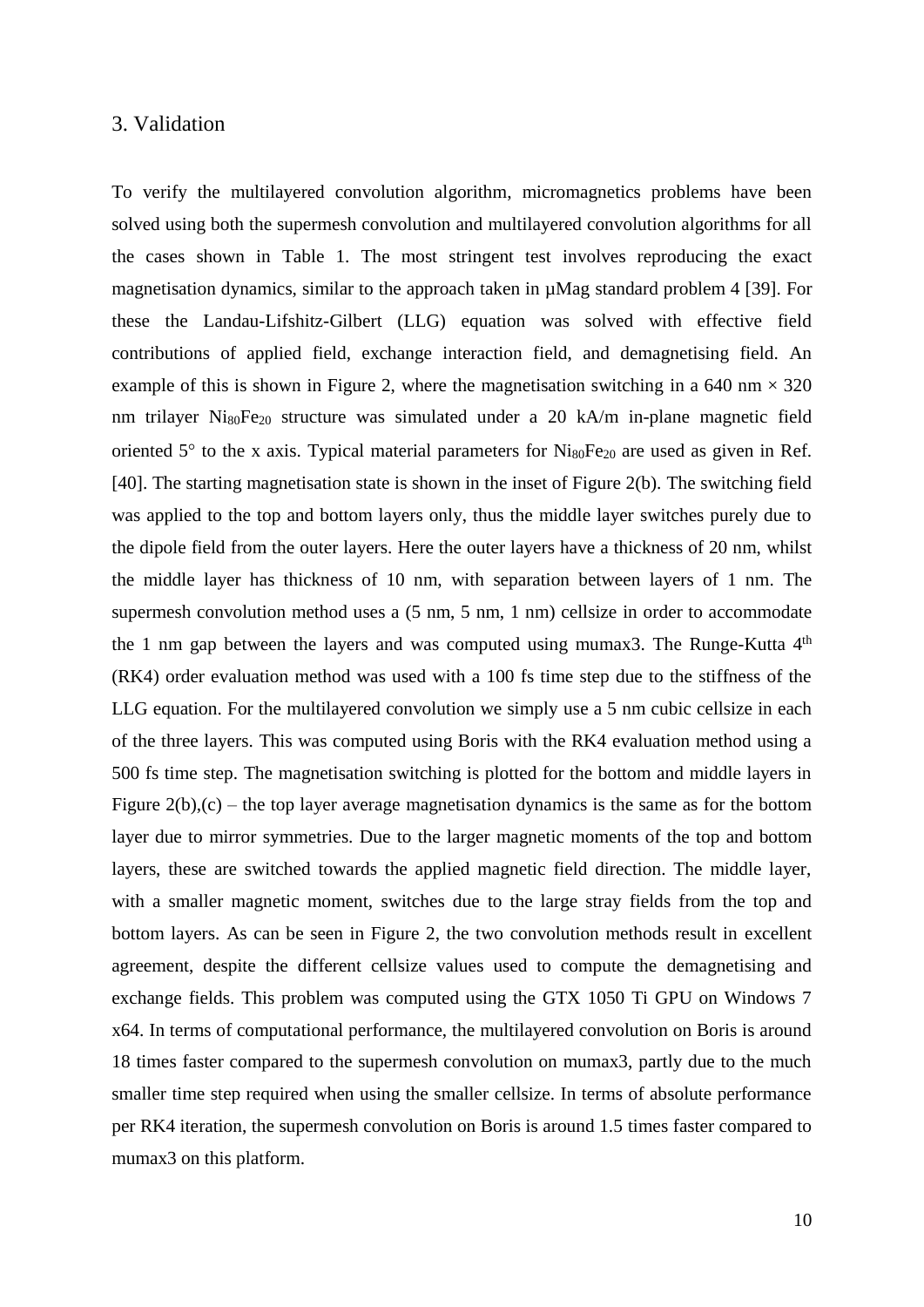**Figure 2** – Magnetisation switching in a trilayer Ni<sub>80</sub>Fe<sub>20</sub> structure using a 20 kA/m in-plane magnetic field oriented  $5^\circ$  to the x axis, computed using multilayered convolution (Boris) as well as supermesh convolution (mumax<sup>3</sup>). The top and bottom layers have thickness 20 nm, the middle layer has thickness 10 nm, with separation between layers of 1 nm, length of 640 nm, and width of 320 nm. (a) Magnetisation configuration during the switching event, showing the three separate layers, with magnetisation direction arrows color coded using the inset color wheel. (b), (c) Components of average magnetisation as a function of time, plotted for the bottom and middle layers respectively, showing the starting magnetisation configuration in the inset. For supermesh convolution a (5 nm, 5 nm, 1 nm) cellsize was used – open symbols – whilst for multilayered convolution a 5 nm cubic cellsize was used in each layer – dashed lines.

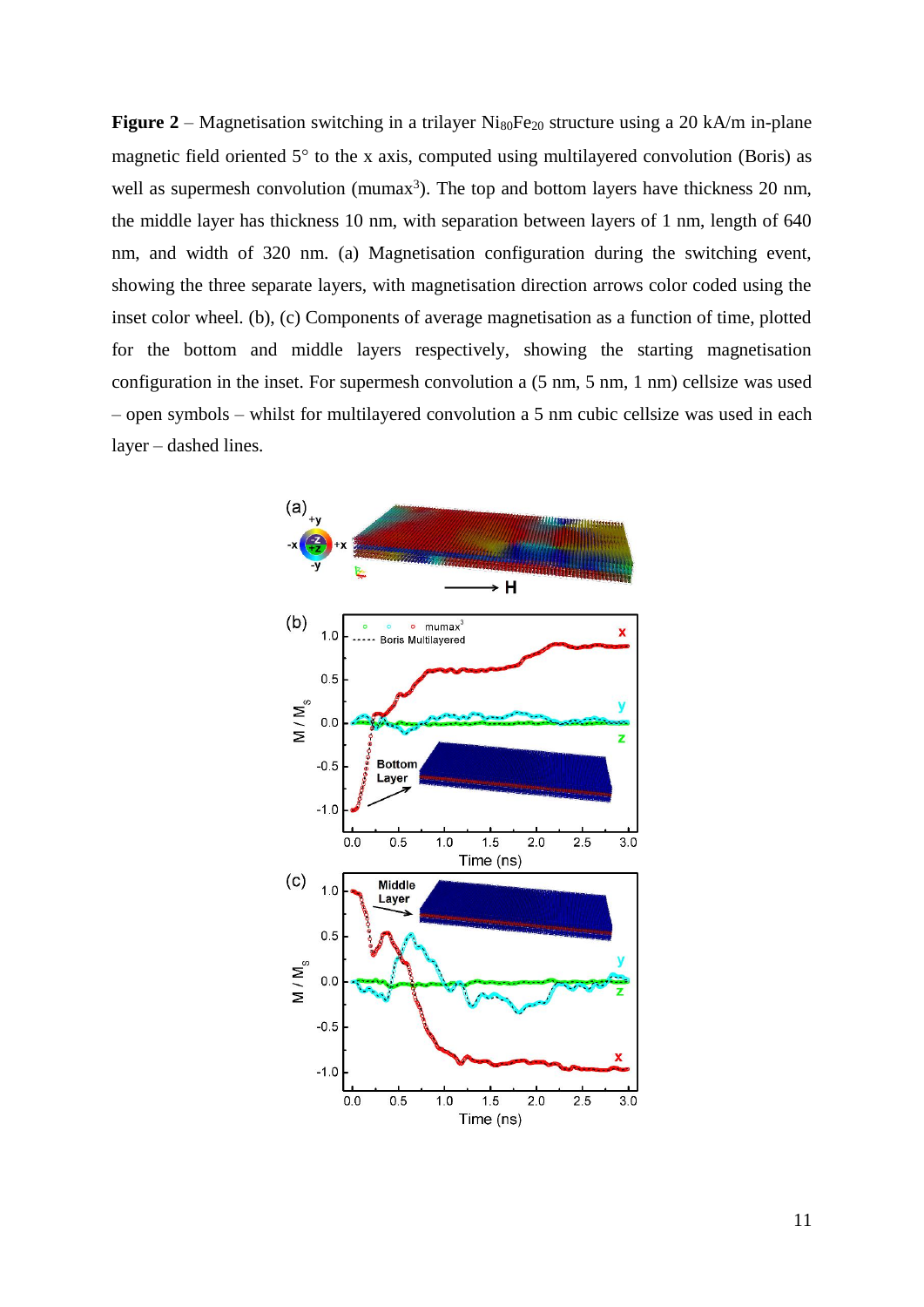Another problem in shown in Figure 3, where the Néel skyrmion diameter in ultrathin Co layer stacks is computed using both the supermesh and multilayered convolution algorithms. The Co layers are 1 nm thick, of circular shape with 512 nm diameter, and with a 3 nm nonmagnetic spacer between the layers. The Co layers have a strong perpendicular magnetocrystalline anisotropy, in practice arising due to interfacial spin-orbit coupling with a heavy metal layer [41], e.g. Pt, which forms part of the non-magnetic spacer. Material parameters used are the same as given in Ref. [\[34\]](#page-4-1). The effective field contributions include the applied field, exchange interaction field, interfacial DMI field with DMI exchange constant  $D = -1.5 \text{ mJ/m}^2$ , uniaxial magnetocrystalline anisotropy field, and demagnetising field. The skyrmion diameter was obtained by fitting the z skyrmion profile with the function  $m_z(r) = \cos(2 \arctan(\sinh(R/w)/\sinh(r/w)))$  [42], where R is the skyrmion radius, and  $w = \pi D / 4K$  with  $K = K_u - \mu_0 M_s^2 / 2$ . Here  $K_u$  is the uniaxial magnetocrystalline anisotropy and  $M<sub>S</sub>$  is the saturation magnetisation [\[34\]](#page-4-1).

**Figure 3** – Calculation of average skyrmion diameter in multilayered 512 nm diameter disks as a function of out-of-plane magnetic field and number of Co layers. The Co layers are 1 nm thick with a separation of 3 nm. (a) Skyrmion in a 6-layer stack, with magnetisation direction arrows color coded using the inset color wheel. (b) Skyrmion diameter as a function of magnetic field and number of Co layers, computed with Boris using supermesh convolution (dashed lines), multilayered convolution (disks), as well as supermesh convolution with mumax3 (open squares).

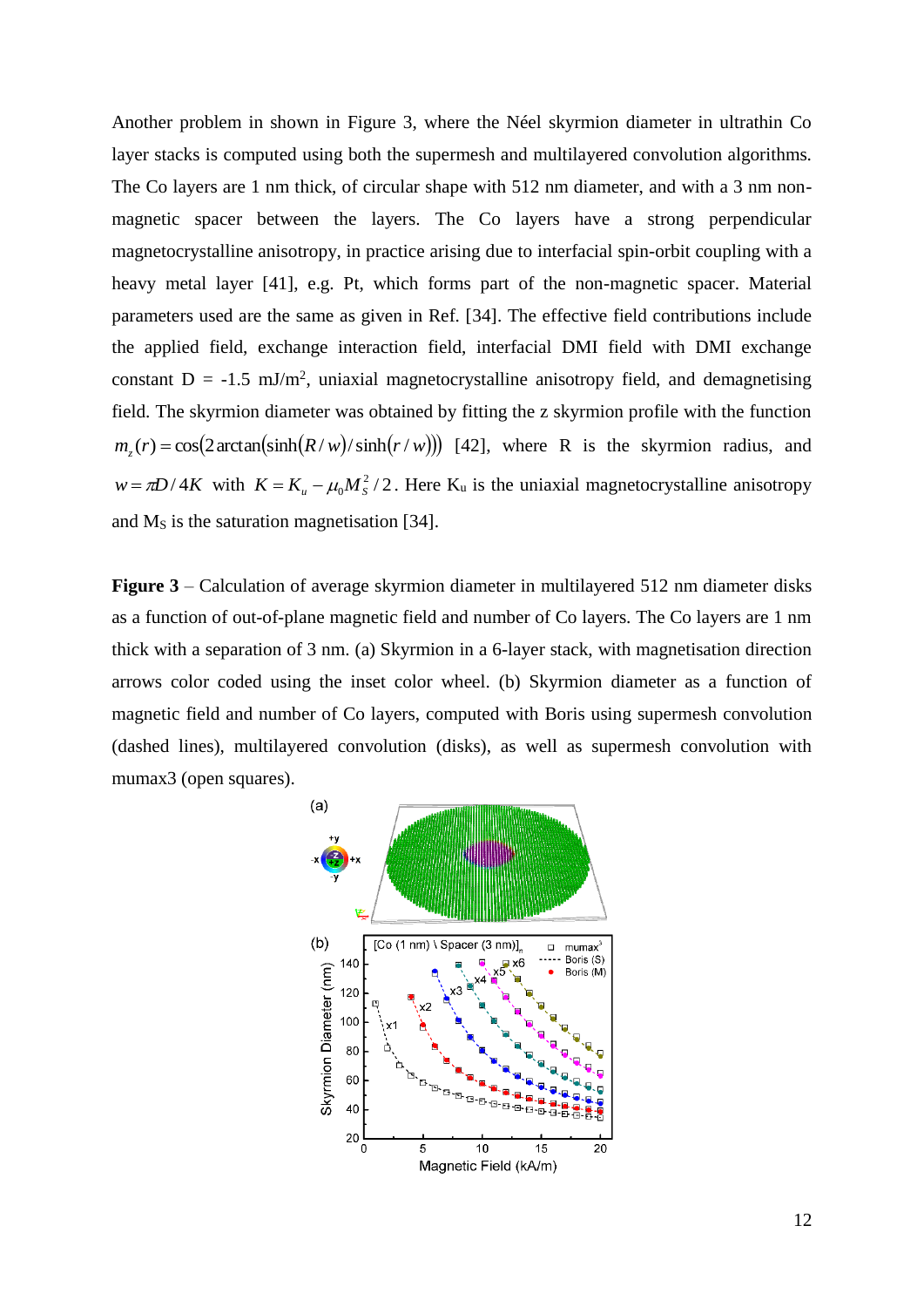The calculated diameter as a function of out-of-plane magnetic field strength and number of Co layers is shown in Figure 3(b). Both the supermesh and multilayered convolution algorithms use a cellsize of (4 nm, 4 nm, 1 nm), however with multilayered convolution the stray field is only computed in the Co layers alone. As can be seen in Figure 3b, the computed diameters are virtually identical for the two methods on Boris, showing the expected inverse dependence on magnetic field strength [43]. We have also computed the skyrmion diameters using supermesh convolution with mumax3, shown as open squares in Figure 3b. Again there is an excellent agreement between the two methods, with differences in diameter up to 2 nm, thus half the in-plane discretisation cellsize.

## 4. Algorithm Performance

The performance comparison between the two algorithms clearly depends on the relative spacing between the layers. At one extreme we can have a set of magnetic layers with relatively little empty space between them, and which can also be exactly discretised without reducing the cellsize dimensions just to accommodate the layer spacing. In this case the supermesh convolution algorithm is faster. At the other extreme we have magnetic multilayers with either very small spacing between them relative to the layer thickness values, or which otherwise need a very small magnetic cellsize to exactly and uniformly discretise for supermesh convolution. Here we give a performance comparison for a typical use case, e.g. as arising in multilayered [Pt  $(3 \text{ nm})\$ Co  $(1 \text{ nm})\$ Ta  $(4 \text{ nm})\$ n stacks used in previous works [\[5](#page-1-4)[,34\]](#page-4-1). The same material parameters and effective fields are used as for the results in Figure 3. Two computational platforms were used, GTX 980 Ti GPU with the i7 4790K CPU on Windows 7 x64, as well as the GTX 1050 Ti GPU with the i7 x980 CPU on Windows 10 x64. The benchmarking results are the average of the results obtained on these 2 computational platforms. The benchmarking results are shown in Figure 4, plotting the computation time per iteration as a function of number of stack repetitions, namely  $n = 1$  up to  $n = 17$ , for both the supermesh and multilayered convolution algorithms. Both the CPU and GPU implementations of the algorithms are considered. In all cases the multilayered convolution algorithm results in much faster performance, with speedup factors between 2.5 and 8. The multilayered convolution simulation time increases smoothly with number of layers, following a parabolic dependence partly due to the required  $n^2$  sets of kernel multiplications indicated in Figure 1. On the other hand the supermesh convolution algorithm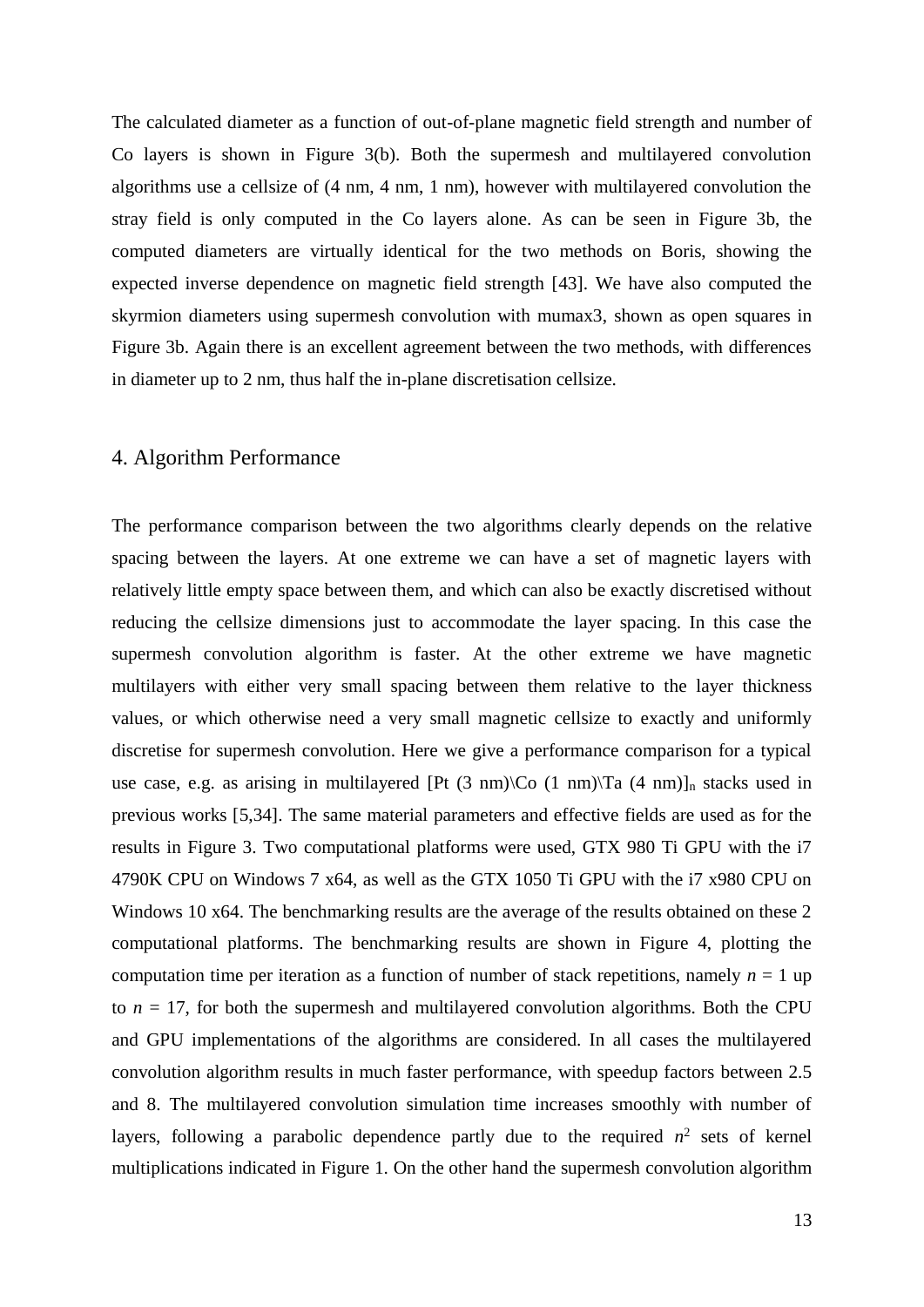shows abrupt jumps in simulation time – this is due to the power-of-2 dimensions required by the FFT algorithm. The same benchmarking test was run for the case of 1 nm separation between the layers, which should favour supermesh convolution due to the reduced empty space between the layers. Even in this case the multilayered convolution algorithm is faster, with an average speedup factor of 1.5, and a maximum speedup factor of 2. The only case where multilayered convolution was slower was for  $n = 16$ , with a speedup factor of 0.9, however this jumps to 1.2 for  $n = 17$  as the z FFT dimension is doubled for supermesh convolution.

**Figure 4** – Performance comparison of supermesh and multilayered convolution algorithms in a Co stack as a function of number of Co repetitions, for both (a) CPU implementation for 512 nm diameter disks, and (b) GPU implementation for 1024 nm diameter disks. Solid disks show the simulation time per iteration, and empty triangles show the speedup factor of multilayered versus supermesh convolution (simulation time ratio of supermesh to multilayered convolution).

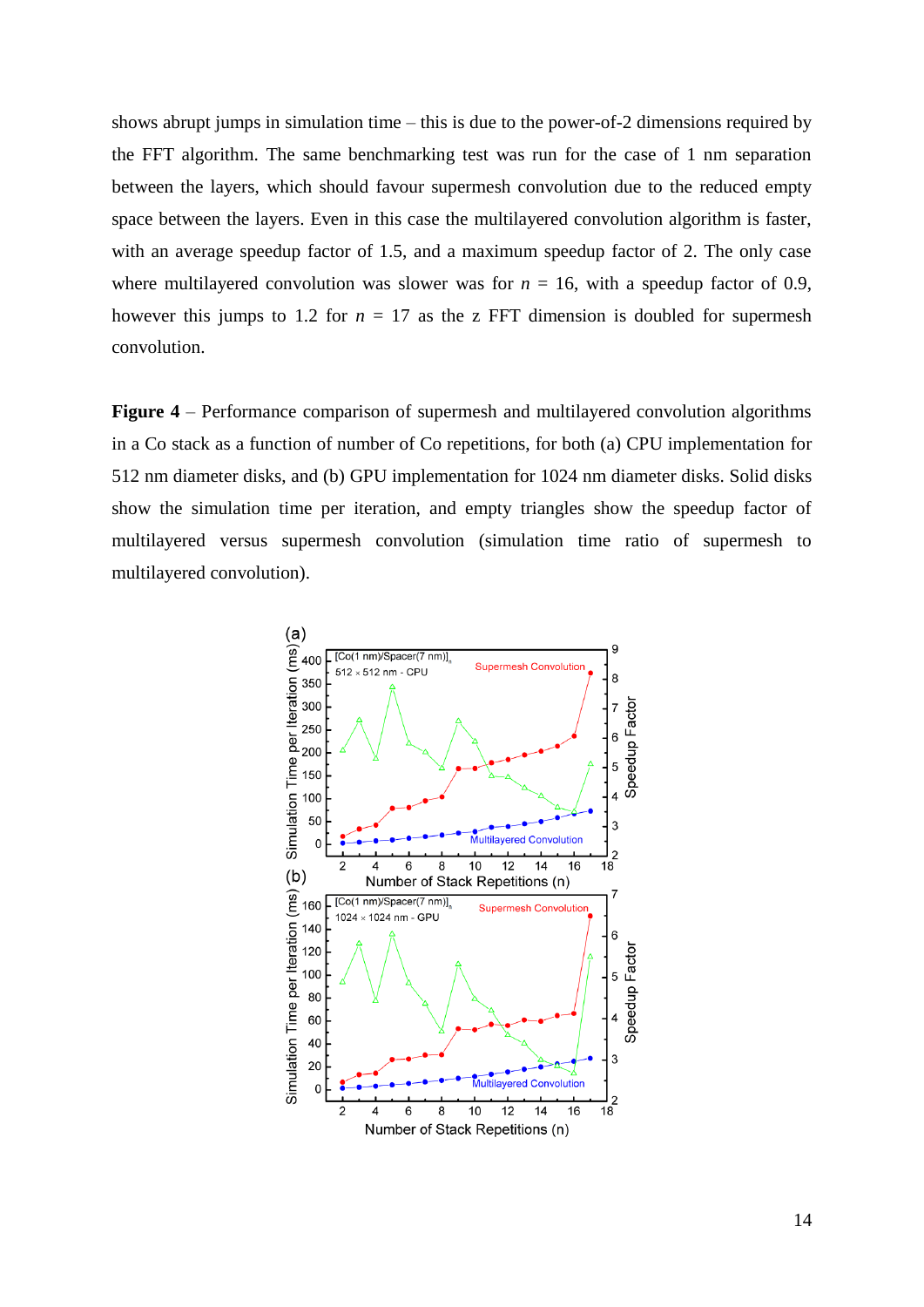## 5. Conclusions

Here we have demonstrated a new method of computing demagnetising fields in magnetic multilayers, which was shown to be a generalisation of the FFT-based convolution method used for single magnetic bodies. The multilayered convolution method is able to handle arbitrary spacing and arbitrary relative positioning between the magnetic layers with no impact on the computational performance. Moreover, for thin magnetic layers, which may be simulated using 2D convolution, the multilayered convolution method also allows arbitrary thickness values for the layers in the stack. For 3D convolution the algorithm is also able to handle layers with different thickness values, as well as different xy plane dimensions between the different layers. The algorithm was implemented both for the CPU and GPU. Multilayered convolution is most efficient when the individual layers are thin and are stacked along the z direction. This case occurs very often in practice, and in particular for a typical multilayered stack used to study skyrmions it was shown to be up to 8 times faster compared to the simple convolution method which treats the entire multilayered stack as a single magnetic body.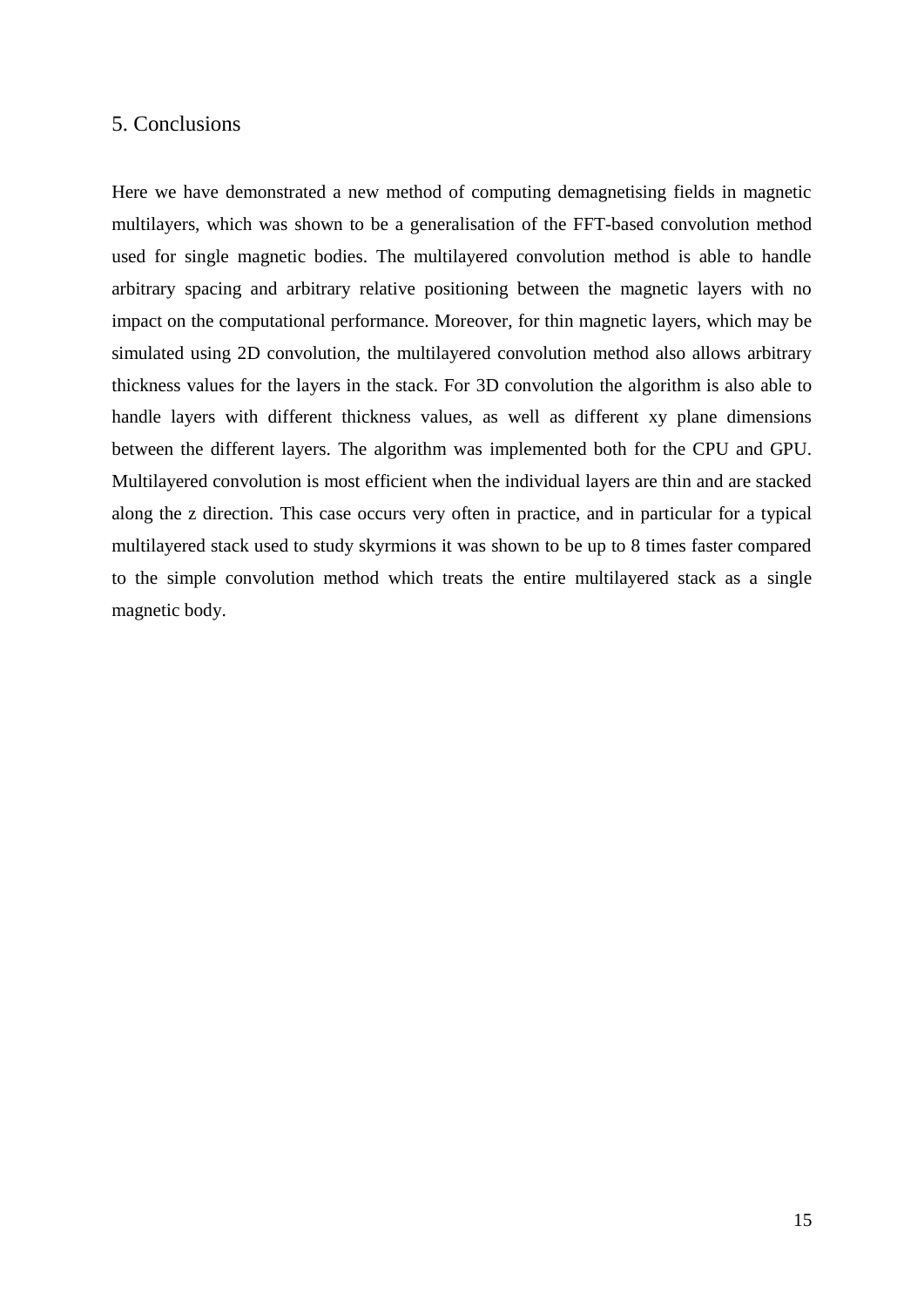# Appendix A

Let  $\mathbf{s} = (x, y, z)$  be the shift between two rectangular prisms with dimensions (cellsizes)  $\mathbf{h}_s =$  $(h_x, h_y, h_{sz})$ , and  $\mathbf{h}_d = (h_x, h_y, h_{dz})$  respectively; thus the cellsizes are allowed to differ at most in their z dimension. The shift is oriented from the origin corner of the source cellsize with dimensions **h<sup>s</sup>** to the origin corner of the destination cellsize with dimensions **hd**. In this case the demagnetising tensors for the *xx* and *xy* elements are computed using:

$$
N_{xx}(\mathbf{s}) = L[f; \mathbf{h}_{\mathbf{s}}, \mathbf{h}_{\mathbf{d}}](\mathbf{s})
$$
  
\n
$$
N_{xy}(\mathbf{s}) = L[g; \mathbf{h}_{\mathbf{s}}, \mathbf{h}_{\mathbf{d}}](\mathbf{s})
$$
\n(6)

The function *L* is given as:

$$
L[\phi; \mathbf{h}_{s}, \mathbf{h}_{d}](s) = \frac{1}{\tau} \sum_{\varepsilon_{1}, \varepsilon_{2} = -1}^{1} \frac{1}{-2^{|\varepsilon_{1}| + |\varepsilon_{2}|}} \begin{cases} -\phi(x + \varepsilon_{1}h_{x}, y + \varepsilon_{2}h_{y}, z - h_{sz}) \\ -\phi(x + \varepsilon_{1}h_{x}, y + \varepsilon_{2}h_{y}, z + h_{dz}) \\ +\phi(x + \varepsilon_{1}h_{x}, y + \varepsilon_{2}h_{y}, z) \\ +\phi(x + \varepsilon_{1}h_{x}, y + \varepsilon_{2}h_{y}, z - \Delta) \end{cases}
$$
(7)

where  $\tau = \pi h_x \times h_y \times h_{dz}$ , and  $\Delta = h_{sz} - h_{dz}$ .

The functions f and g are given below [\[33\]](#page-3-1), where  $R^2 = x^2 + y^2 + z^2$ .

$$
f(x, y, z) = \frac{(2x^2 - y^2 - z^2)R}{6} - xyz \arctan\left(\frac{yz}{xR}\right)
$$
  
+ 
$$
\frac{y(z^2 - x^2)}{4} \ln\left(1 + \frac{2y(y+R)}{x^2 + z^2}\right) + \frac{z(y^2 - x^2)}{4} \ln\left(1 + \frac{2z(z+R)}{x^2 + y^2}\right)
$$
  

$$
g(x, y, z) = -\frac{xyR}{3} - \frac{z^3}{6} \arctan\left(\frac{xy}{zR}\right) - \frac{zy^2}{2} \arctan\left(\frac{xz}{yR}\right) - \frac{zx^2}{2} \arctan\left(\frac{yz}{xR}\right)
$$
  
+ 
$$
\frac{y(3z^2 - y^2)}{12} \ln\left(1 + \frac{2x(x+R)}{y^2 + z^2}\right) + \frac{x(3z^2 - x^2)}{12} \ln\left(1 + \frac{2y(y+R)}{x^2 + z^2}\right)
$$
  
+ 
$$
\frac{xyz}{2} \ln\left(1 + \frac{2z(z+R)}{x^2 + y^2}\right)
$$
 (9)

The remaining tensor elements may be obtained from  $N_{xx}$  and  $N_{xy}$  by permuting the dimensions for the **s**, **hs**, and **h<sup>d</sup>** vectors as explained in Ref. [\[33\]](#page-3-1).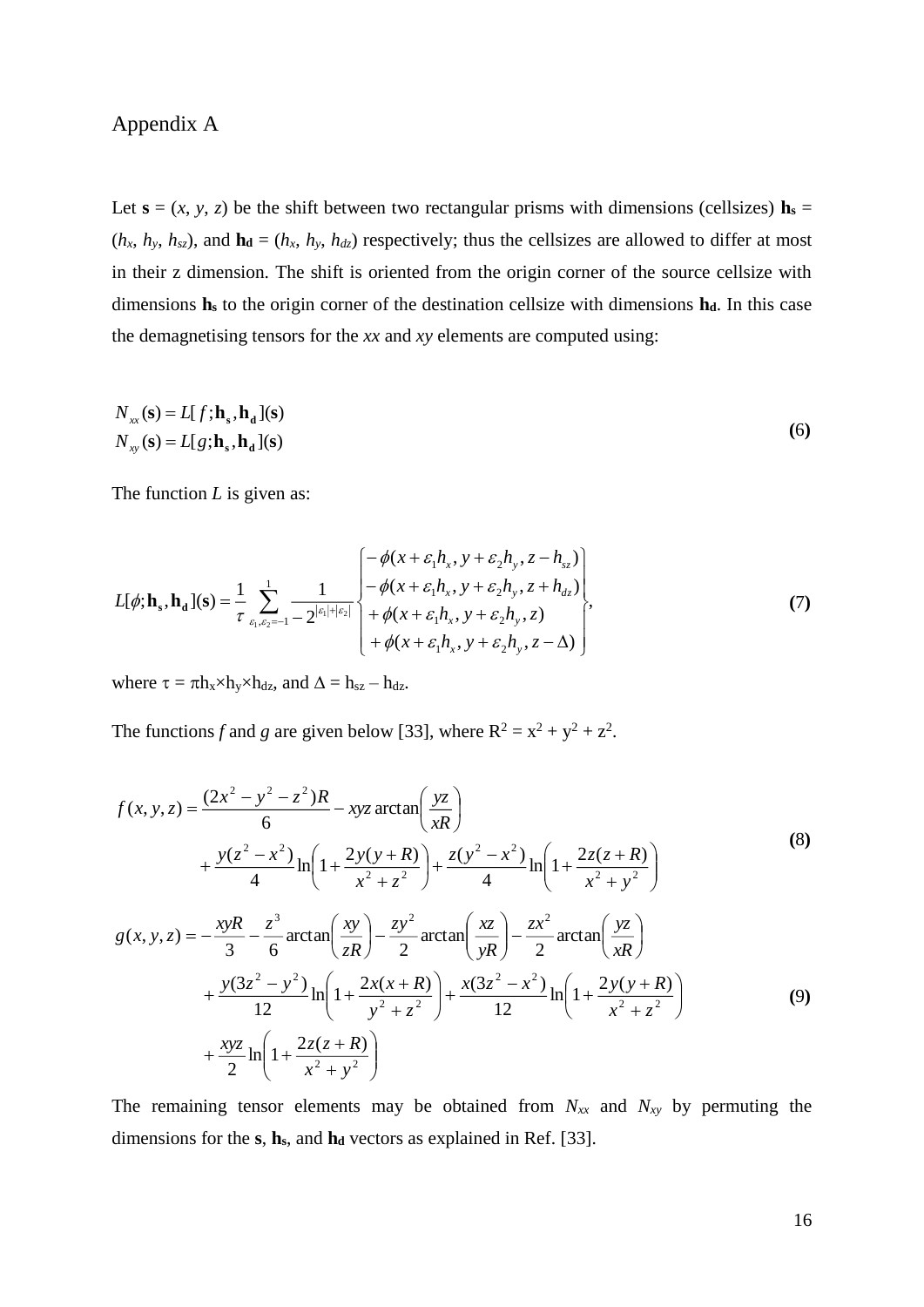# Appendix B

The multilayered convolution algorithm is presented in pseudo-code below. The implementation using C++, both for the CPU and GPU using CUDA, is available as open source in Ref. [\[32\]](#page-2-1).

```
DATA:
Mesh M1, …, Mn. 
Scratch S1, …, Sn, S1*, …, Sn*
Each Mesh and Scratch space has a rectangle and cellsize
Each Mesh has magnetisation and field data
Kernel K_{ij} for i, j = 1, ..., nINITIALIZATION:
for i in range 1, \ldots, n do
    Set S_i and S_i^* rectangle origin the same as that of M_iSet S_i and S_i^* rectangle dimensions as the largest dimensions in the set of mesh rectangles \{M_1, \ldots, M_n\}\bullet Set S_i and S_i^* cellsizes as the ratio of their rectangles to the maximum number of computational cells
         from \{M_1, \ldots, M_n\} in each dimension respectively
end for
for i in range 1, \ldots, n do
         for j in range 1, \ldots, n do
                   T_{ii} = Compute_Newell_Tensor_Elements(S_i, S_i)
                   K_{ij} = FFT(T_{ij})end for
end for
procedure Multiconvolution(M_i, …, M_n, S_1, …, S_n, S_1<sup>*</sup>, …, S_n<sup>*</sup>)
         for i in range 1, \ldots, n do
                   if M_irectangle = S_irectangle and M_icellsize = S_icellsize then
                             S_i = FFT(M_i,magnetisation)else
                             S_i = Transfer(M_i, magnetisation)
                             S_i = FFT(S_i)end if
         end for
         for i in range 1, \ldots, n do
                   for j in range 1, \ldots, n do
                             S_i^* += S_j \times K_j, using point-by-point multiplication
                   end for
         end for
         for i in range 1, \ldots, n do
                   if M_i.rectangle = S_i^*.rectangle and M_i.cellsize = S_i^*.cellsize then
                             M_ifield = Inverse_FFT(S_i^*)
                   else
                             S_i^* = Inverse FFT(S_i^*)
                             M_ifield = Transfer (S_i^*)end if
         end for
end procedure
```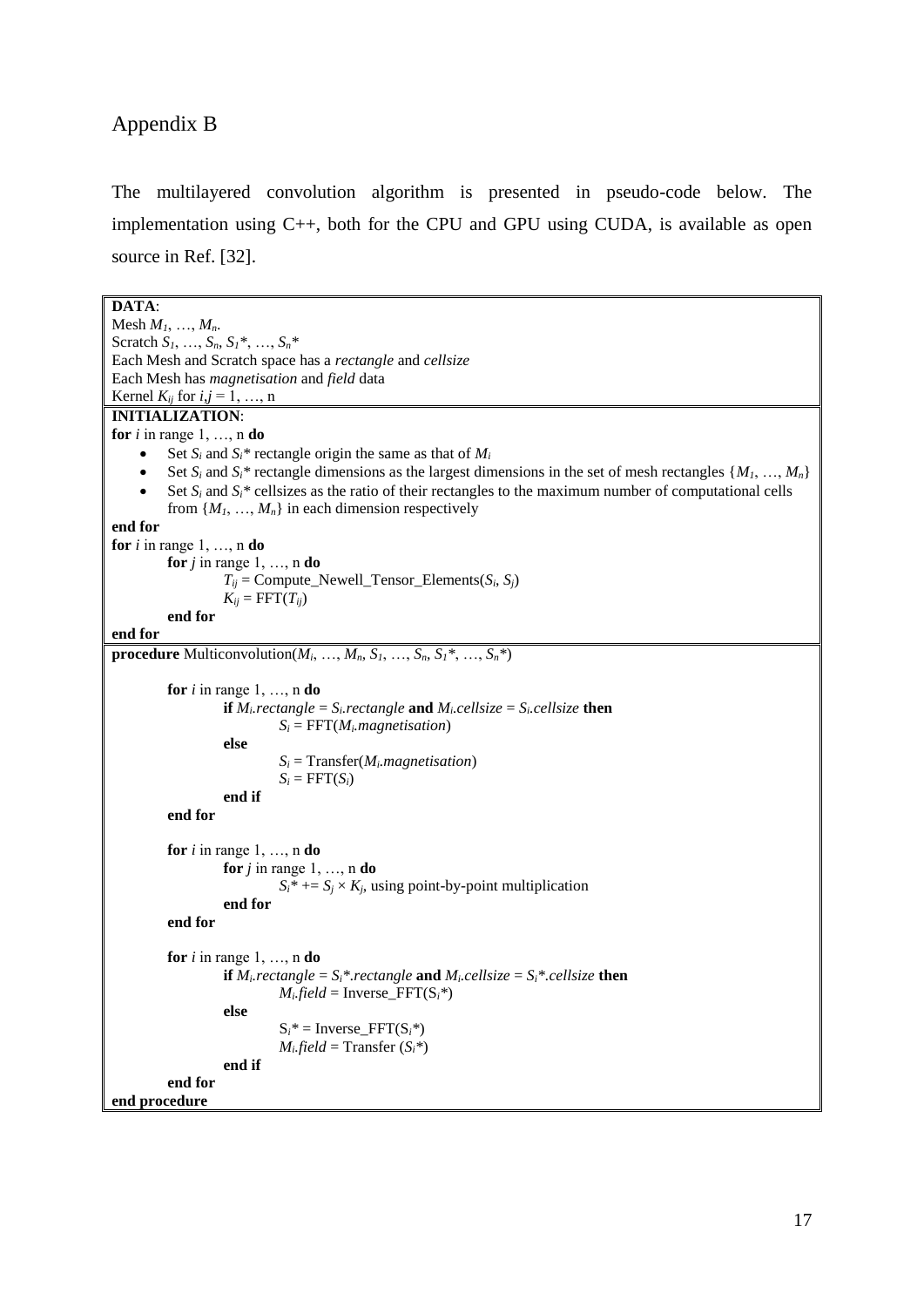#### References

[1] Bogdanov, A. & Yablonskii, D. Thermodynamically stable 'vortices' in magnetically ordered crystals. The mixed state of magnets *Zh. Eksp. Teor. Fiz.* **95**, 178 (1989).

[2] Dzyaloshinskii, I. A thermodynamic theory of weak ferromagnetism of

antiferromagnetics. *J. Phys. Chem. Solids* **4**, 241–255 (1958).

[3] Moriya, T. Anisotropic superexchange interaction and weak ferromagnetism. *Phys. Rev.* **120**, 91-98 (1960).

[4] Liu, L., Lee, O. J., Gudmundsen, T. J., Ralph, D. C. & Buhrman, R. A. Current-induced switching of perpendicularly magnetized magnetic layers using spin torque from the spin Hall effect. *Phys. Rev. Lett.* **109**, 096602 (2012).

[5] Woo, S. *et al.* Observation of room-temperature magnetic skyrmions and their currentdriven dynamics in ultra-thin metallic ferromagnets. *Nature Materials* **15**, 501-506 (2016).

[6] Legrand, W. *et al.* Room-temperature current-induced generation and motion of sub-100nm skyrmions. *Nano Letters* **17**, 2703-2712 (2017).

[7] Litzius, K. *et al.* Skyrmion Hall effect revealed by direct time-resolved X-ray microscopy. *Nature Physics* **13**, 170-175 (2017).

[8] Hrabec, A. *et al.* Current-induced skyrmion generation and dynamics in symmetric bilayers. *Nature Communications* **8**, 15765 (2017).

[9] Legrand, W. *et al.* Hybrid chiral domain walls and skyrmions in magnetic multilayers. *Science Advances* **4**, eaat0415 (2018).

[10] Li, W. *et al.* Anatomy of Skyrmionic Textures in Magnetic Multilayers. *Advanced Materials* **31**, 1807683 (2019).

[11] Parkin, S. & Yang, S.-H. Memory on the racetrack. *Nature Nanotechnology* **10**, 195-198 (2015).

[12] Ryu, K.-S. Thomas, L. Yang, S.-H. & Parkin, S. Chiral spin torque at magnetic domain walls. *Nature Nanotechnology* **8**, 527-533 (2013).

[13] Ryu, K.-S. Thomas, L. Yang, S.-H. & Parkin, S.S.P. Current Induced Tilting of Domain Walls in High Velocity Motion along Perpendicularly Magnetized Micron-Sized Co/Ni/Co Racetracks. *Applied Physics Express* **5**, 093006 (2012).

[14] Lepadatu, S. *et al.* Very low critical current density for motion of coupled domain walls in synthetic ferrimagnet nanowires. *Scientific Reports* **7**, 1640 (2017).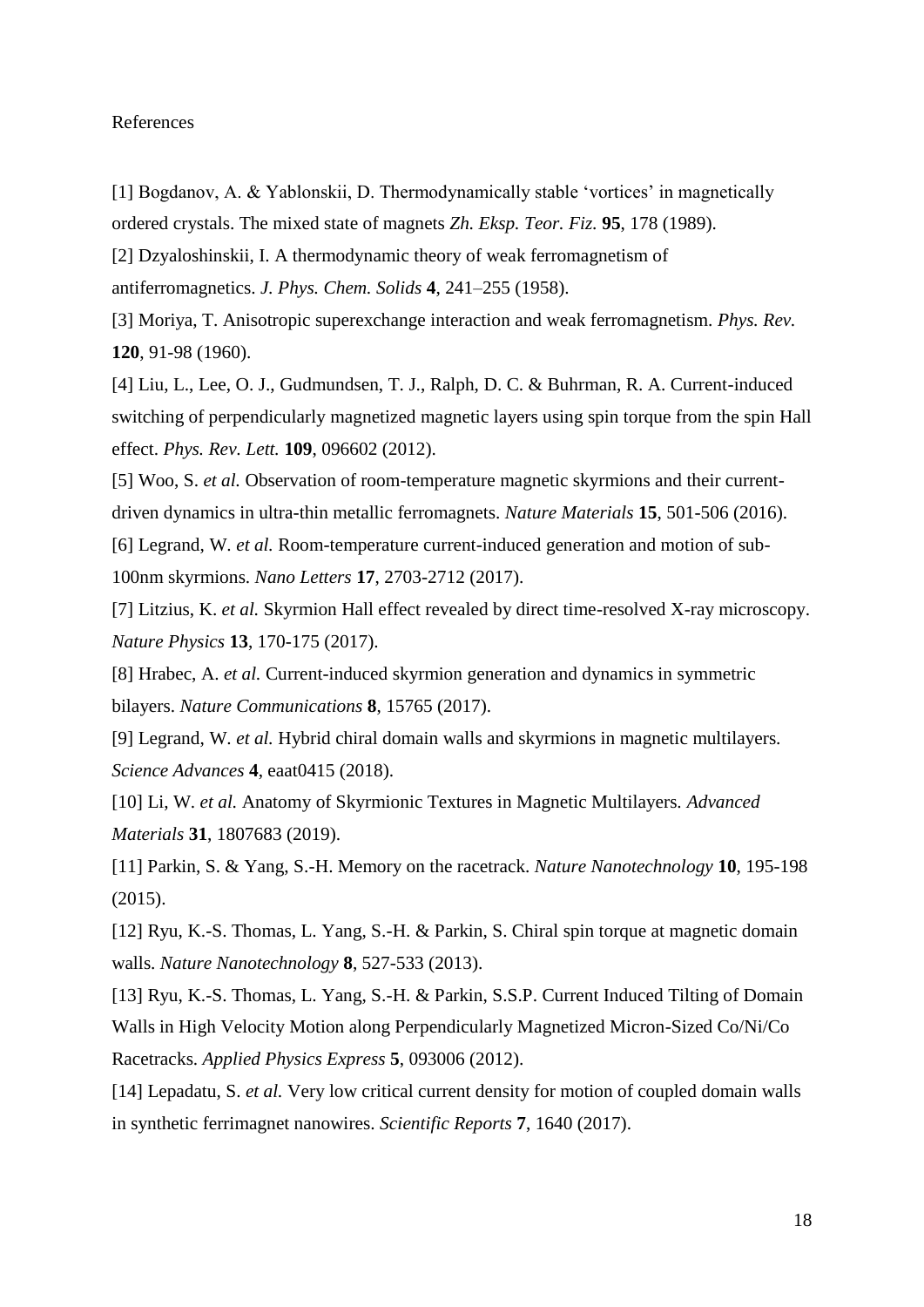[15] Hrabec, A. *et al.* Velocity Enhancement by Synchronization of Magnetic Domain Walls. *Phys. Rev. Lett.* **120**, 227204 (2018).

[16] Hamadeh, A. *et al.* Inversion of the domain wall propagation in synthetic ferromagnets. *Appl. Phys. Lett.* **111**, 022407 (2017).

[17] Yang, S.-H. Ryu, K.-S. & Parkin, S. Domain-wall velocities of up to 750 ms-1 driven by exchange-coupling torque in synthetic antiferromagnets. *Nature Nanotechnology* **10**, 221-226 (2015).

[18] Brown Jr., W.F. Micromagnetics. *New York: Interscience* (1963).

[19] Lepadatu, S. Unified treatment of spin torques using a coupled magnetisation dynamics and three-dimensional spin current solver. *Scientific Reports* **7**, 12937 (2017).

[20] Miltat, J.E. & Donahue, M.J. Numerical micromagnetics: Finite difference methods. *Handbook of magnetism and advanced magnetic materials* (2007).

[21] Hayashi, N. Saito, K. & Nakatani, Y. Calculation of demagnetizing field distribution based on fast Fourier transform of convolution. *Jpn. J. Appl. Phys.* **35**, 6065-6073 (1996).

[22] Berkov, D.V. Ramstock, K. & Hubert, A. Solving Micromagnetic Problems Towards an Optimal Numerical Method. *Phys. Stat. Sol.* **137**, 207-225 (1993).

[23] Abert, C. Selke, G. Kruger, B. & Drews, A. A fast finite-difference method for micromagnetics using the magnetic scalar potential. *IEEE Transactions on Magnetics* **48**, 1105- 1109, (2012).

[24] Exl, L. Auzinger, W. Bance, S. Gusenbauer, M. Reichel, F. & Schrefl, T. Fast stray field computation on tensor grids. *Journal of Computational Physics* **231**, 2840-2850 (2012).

[25] Fredkin, D. & Koehler, T. Hybrid method for computing demagnetizing fields, *IEEE Transactions on Magnetics* **26**, 415-417 (1990).

[26] Abert, C. Exl, L. Selke, G. Drews, A. & Schrefl, T. Numerical methods for the strayfield calculation: A comparison of recently developed algorithms. *J. Magn. Magn. Mater.* **326**, 176-185 (2013).

[27] Lepadatu, S. Effective field model of roughness in magnetic nano-structures. *Journal of Applied Physics* **118**, 243908 (2015).

[28] Donahue, M.J. & McMichael, R.D. Micromagnetics on curved geometries using rectangular cells: error correction and analysis. *IEEE Trans. Mag.* **43**, 2878-2880 (2007).

[29] Donahue, M.J. & Porter, D.G.OOMMF User's Guide, Version 1.0. *Interagency Report NISTIR* **6376** (1999).